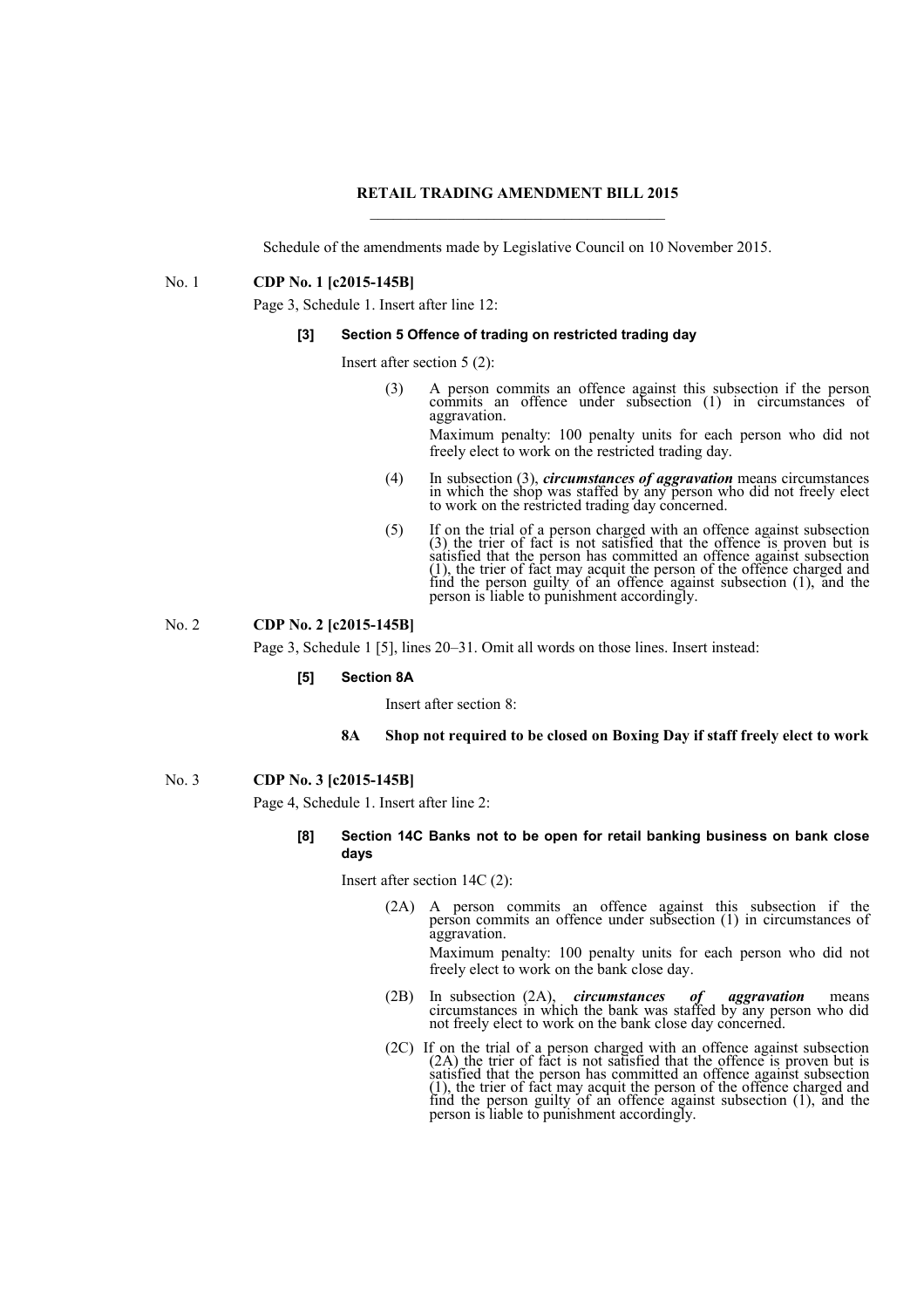#### No. 4 **CDP No. 4 [c2015-145B]**

Page 4, Schedule 1. Insert after line 24:

## **[14] Section 16**

Omit the section. Insert instead:

## **16 Nature of proceedings for offences**

- (1) Proceedings for an offence under this Act or the regulations may be dealt with:
	- (a) summarily before a Local Court, or

(b) summarily before the Supreme Court in its summary jurisdiction.

(2) If proceedings are brought in a Local Court, the maximum monetary penalty that the Local Court may impose for the offence is 100 penalty units, despite any higher maximum monetary penalty provided in respect of the offence.

## No. 5 **CDP No. 5 [c2015-145B]**

Page 4, Schedule 1. Insert after line 24:

## **[14] Section 22A Provisions relating to shops in leased premises**

Insert after section 22A (3):

(4) An owner or lessor of premises, or a person acting for an owner or lessor of premises, must not require an occupier of a shop located in the premises that is the subject of a lease to keep the shop open at any time on a restricted trading day.

Maximum penalty: 200 penalty units.

No. 6 **CDP No. 6 [c2015-145B]**

Page 4, Schedule 1. Insert after line 24:

#### **[14] Section 26**

Omit the section. Insert instead:

## **26 Review of Retail Trading Amendment Act 2015**

- (1) The Minister is, as soon as possible after 1 February 2017, to appoint an independent person to review this Act to determine whether the policy objectives of the *Retail Trading Amendment Act 2015* (the *amendment Act*) remain valid and whether the terms of this Act remain appropriate for securing those objectives.
- (2) The review is to be undertaken as soon as possible after 1 February 2017.

(3) A report on the outcome of the review is to be tabled in each House of Parliament on or before 1 September 2017.

#### **27 Sunset of amendments made by Retail Trading Amendment Act 2015**

- (1) This Act is amended on 1 December 2017 as set out in Schedule 3.
- (2) The *Retail Trading Regulation 2014* is amended on 1 December 2017 as set out in Schedule 4.

## **[15] Schedules 3 and 4**

Insert after Schedule 2: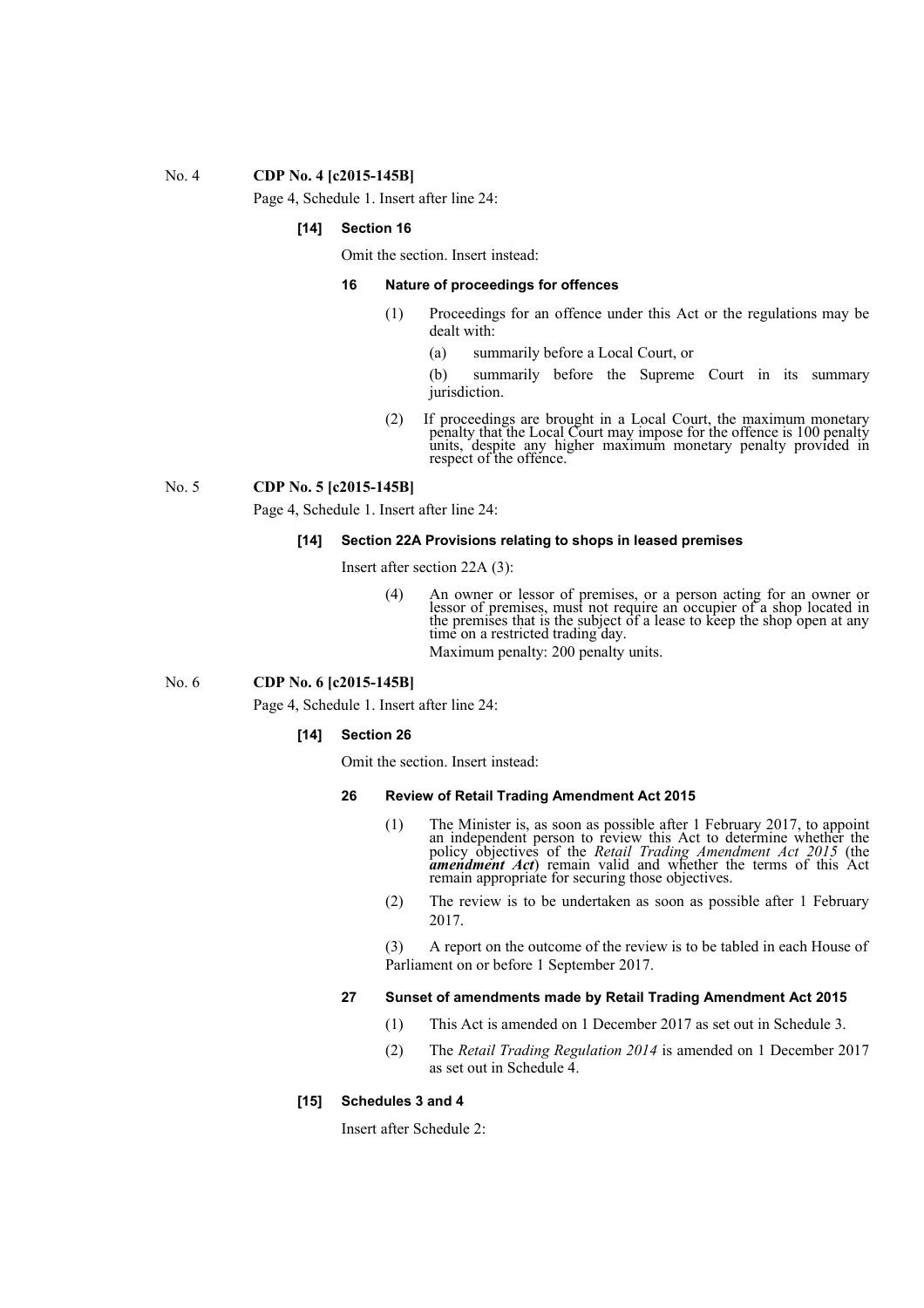# **Schedule 3 Repeal on 1 December 2017 of amendments to Act made by Retail Trading Amendment Act 2015**

(Section 27 (1))

#### **[1] Section 3A Meaning of "freely elected to work"**

Omit the section.

## **[2] Section 4 Shops to be closed on restricted trading days**

Insert after section 4 (2):

(3) Subsection (1) (e) does not apply to a shop located in the precinct prescribed by the regulations as the Sydney Trading Precinct.

#### **[3] Section 5 Offence of trading on restricted trading day**

Omit section  $5(3)$ – $(5)$ .

#### **[4] Section 7 Businesses of certain kinds exempt from trading restrictions**

Omit "have freely elected to work on that day" from section 7 (2).

Insert instead "have freely elected to work on that day, without any coercion, harassment, threat or intimidation by or on behalf of the occupier of the shop".

#### **[5] Section 7 (3) and (4)**

Omit section 7 (3).

Insert instead:

- (3) For the purposes of subsection (2), a person is not taken to have freely elected to work on a restricted trading day merely because the person is rostered, or required by the terms of an industrial instrument, to work on that day.
- (4) Subsections (2) and (3) have effect despite any other law.

## **[6] Section 8A Shop not required to be closed on Boxing Day if staff freely elect to work**

Omit the section.

## **[7] Section 13 Staffing on restricted trading days**

Omit "have freely elected to work on that day" from section 13 (1).

Insert instead "have freely elected to work on that day, without any coercion, harassment, threat or intimidation by or on behalf of the occupier of the shop".

## **[8] Section 13 (2)**

Insert after section 13 (1):

(2) For the purposes of subsection (1), a person is not taken to have freely elected to work on a restricted trading day merely because the person is rostered, or required by the terms of an industrial instrument, to work on that day.

## **[9] Section 14C Banks not to be open for retail banking business on bank close days**

Omit section 14C (2A)–(2C).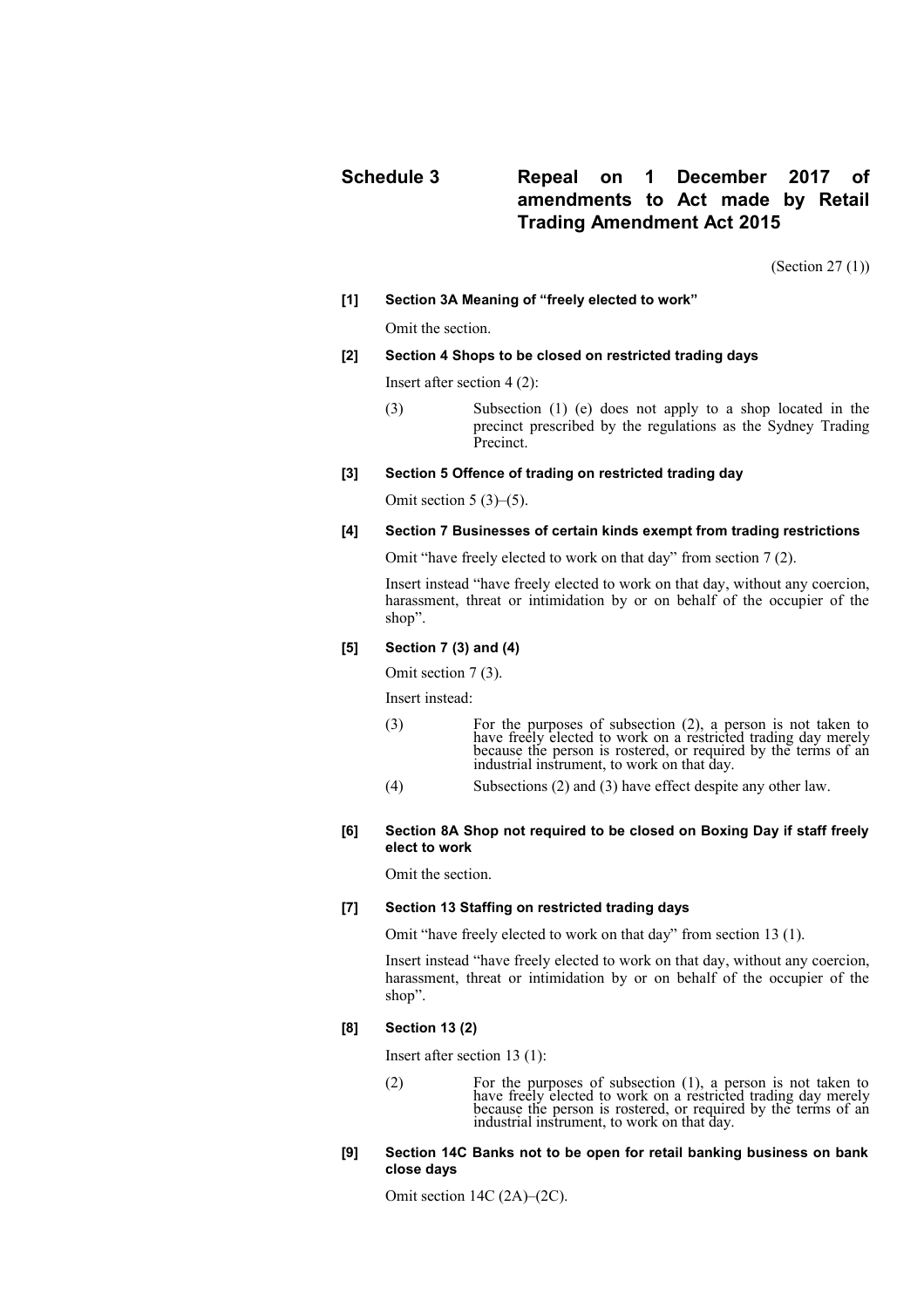## **[10] Section 14CA Banks may be open on certain bank close days if staff freely elect to work**

Omit the section.

## **[11] Section 14D Extension of Bank Holiday to other financial institutions**

Omit section 14D (3) (a). Insert instead:

(a) the financial institution (or the branch) opens in accordance with an approval granted under this Part, or

## **[12] Section 14D (4) and (5)**

Insert after section 14D (3):

- (4) An approval for a financial institution to open on Bank Holiday may be granted under this Part as if a financial institution were a bank. For that purpose, a reference in this Part to a bank includes a reference to a financial institution.
- (5) A financial institution must not fail to comply with a condition of an approval granted under this Part. Maximum penalty: 50 penalty units.

#### **[13] Section 14E Restrictions on granting approval for banks to open**

Omit "or on Christmas Day" from section 14E (1).

Insert instead ", on Christmas Day or on Boxing Day".

## **[14] Section 14F Staffing on bank close days**

Omit "have freely elected to work on that day" from section 14F (1).

Insert instead "have freely elected to work on that day, without any coercion, harassment, threat or intimidation by or on behalf of the bank".

#### **[15] Section 14F (2)**

Insert after section 14F (1):

(2) For the purposes of subsection (1), a person is not taken to have freely elected to work on a bank close day merely because the person is rostered, or required by the terms of an industrial instrument, to work on that day.

#### **[16] Section 16**

Omit the section. Insert instead:

#### **16 Proceedings for offences**

Proceedings for an offence under this Act or the regulations may be dealt with summarily.

#### **[17] Section 22A Certain lease provisions of no effect**

Omit section 22A (4).

#### **[18] Section 26 Review of Retail Trading Amendment Act 2015**

Omit the section.